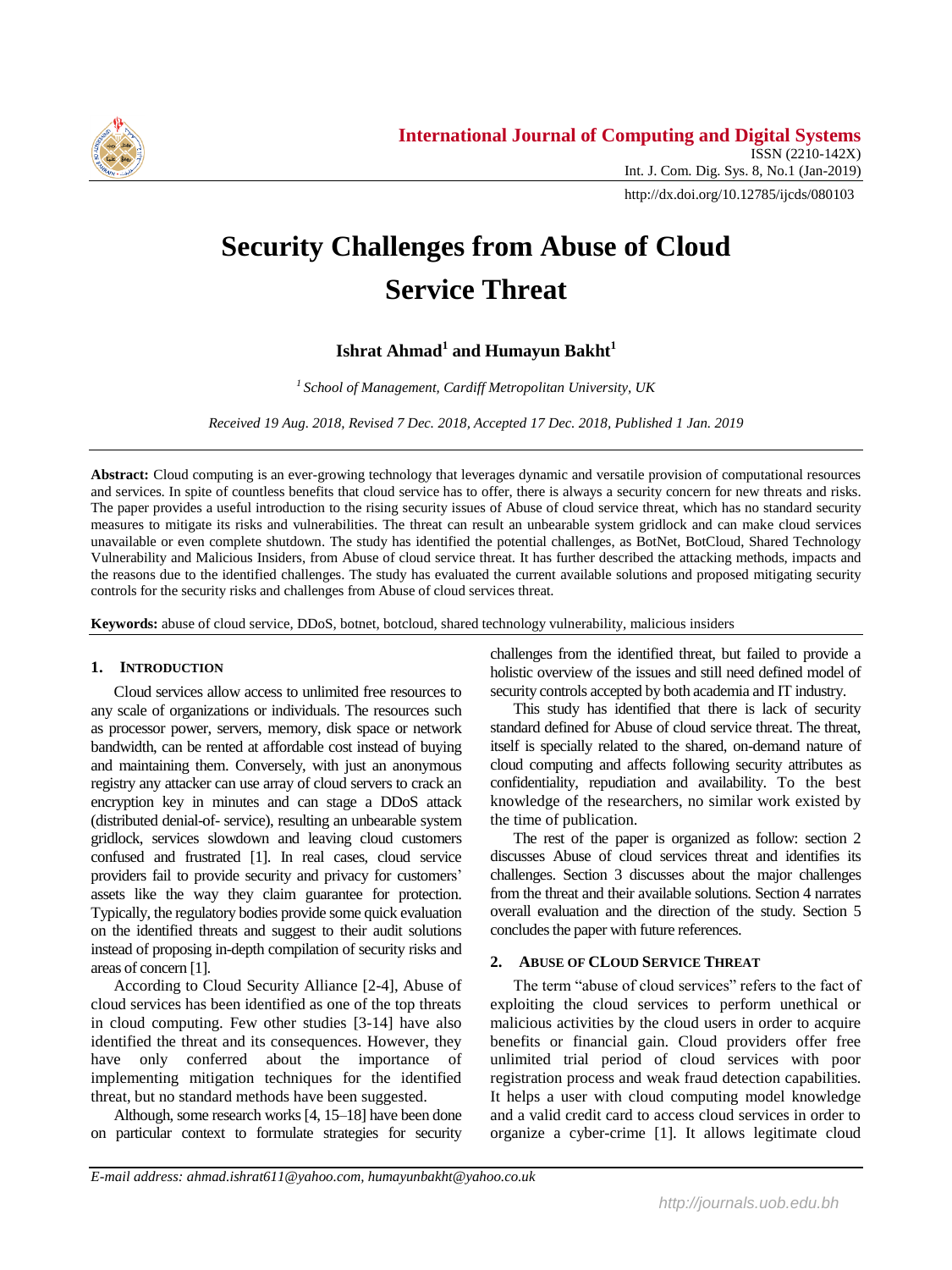

customers to deploy, configure hosting environment and control their own applications on the cloud platform, which lead to create scope for the attackers to inject malicious codes.

Few studies [4, 19-22] have identified some experiments of how easy and inexpensive are to create malicious attacks by abusing cloud resources and services. Even some employees of service provider have the privilege of accessing customers' sensitive data and may be allured to abuse this privilege in an inappropriate way. A research study [17] has showed that 84% of cloud users still consider it as serious threat. The cloud service providers are incompetent in detecting attacks within their networks and hence no generation of alerts or termination of any account takes place [17].

Due to shared technology vulnerabilities, threats are hard to control for massive parallelism infrastructure. A virtualization hypervisors are not enough to address gap for strong compartmentalization multitenant architecture in cloud computing, hence exhibits flaws and risk of accessing compromising customers' sensitive data. Attackers can abuse this feature by renting VM to hack service engine through other customers' VMs in order to breach and compromise confidential data by breaking the isolation feature that separates customers' data. [23].

Typically, research community focuses more into technical aspects of cloud security, however, even traditional insider threat has been studied for decades, but cloud insider threat issues has not received much attention, and hence, some serious approaches are needed to overcome the impact of it. Critical cloud computing risks do not just hover around security and privacy aspects, but also affect legal, operational and business management area [24]. It seems that various managerial and organizational employee related problems, from both cloud providers and customers, may also trigger potential failure of cloud computing adoption.

Another major issue to consider is the Malicious Insider, who can have easy access to potential sensitive information and can involved into an organized crime. System administrators with high privilege roles can use their privileged access to multiple customers' data residing on same physical servers and that can be leaked or sold to other parties of interest.

From the discussion above, it is consequent that major challenges may occur from Abuse of cloud services threat are as DDoS, Botnet/BotCloud, Malicious insiders and Shared technology vulnerabilities.

Some of the typical major factors to invoke the attacking methods are listed as below:

- Free unlimited or trails periods of cloud services
- Weak user registration and verification process
- Free VOIP to activate account for SMS in registration process
- No credit card, SMS, email verification, CAPTCHA control
- Basic security controls
- Legitimate user deploy/control and hosting configuration of application on the cloud platform
- Resource sharing, Multitenancy
- Weak fraud detection process
- No internal alert or limit traffic generation
- Lack of standard hiring process
- Less visibility of employee's code of practices
- IT service under single management
- Roles & administration access control
- Lack of transparency of provider's policies and procedures

Fig 1 below shows the breakdown of Abuse of cloud services threat into major challenges as DDoS, BotNet/BotCloud, Malicious Insider and Shared Technology Vulnerabilities:



Figure 1. Major Challenges from Abuse of Cloud Service Threat

Fig 2 below shows some of the potential attacking methods that can be used to initiate the major challenges from Abuse of cloud service threat:

| <b>Security Challenges</b>                  | <b>Potential Attacking Methods</b>                                                                                                                                                                                       |  |  |  |  |
|---------------------------------------------|--------------------------------------------------------------------------------------------------------------------------------------------------------------------------------------------------------------------------|--|--|--|--|
| Distributed Denial of<br>Service (DDoS)     | Malicious coding: CAPTCHA control; spam; virus; password and key<br>cracking; identity theft; hacking; phishing; organized crime; social<br>engine attacks; shell coding; account / service hacking; malware<br>attacks: |  |  |  |  |
| BotNet / BotCloud                           | Cryptocurrency; BitCoin mining; shell coding; malware attacks;<br>account service hacking; spoofing; identity theft; host hopping attack;<br>service engine attacks;                                                     |  |  |  |  |
| <b>Malicious Insider</b>                    | Organized crime; identity theft; account service hacking; espionage;<br>eavesdropping; spoofing                                                                                                                          |  |  |  |  |
| <b>Shared Technology</b><br>Vulnerabilities | Cross site-scripting; tampering; shell coding; host hopping; service<br>engine attacks;                                                                                                                                  |  |  |  |  |

Figure 2. Attacking Methods to initiate the threats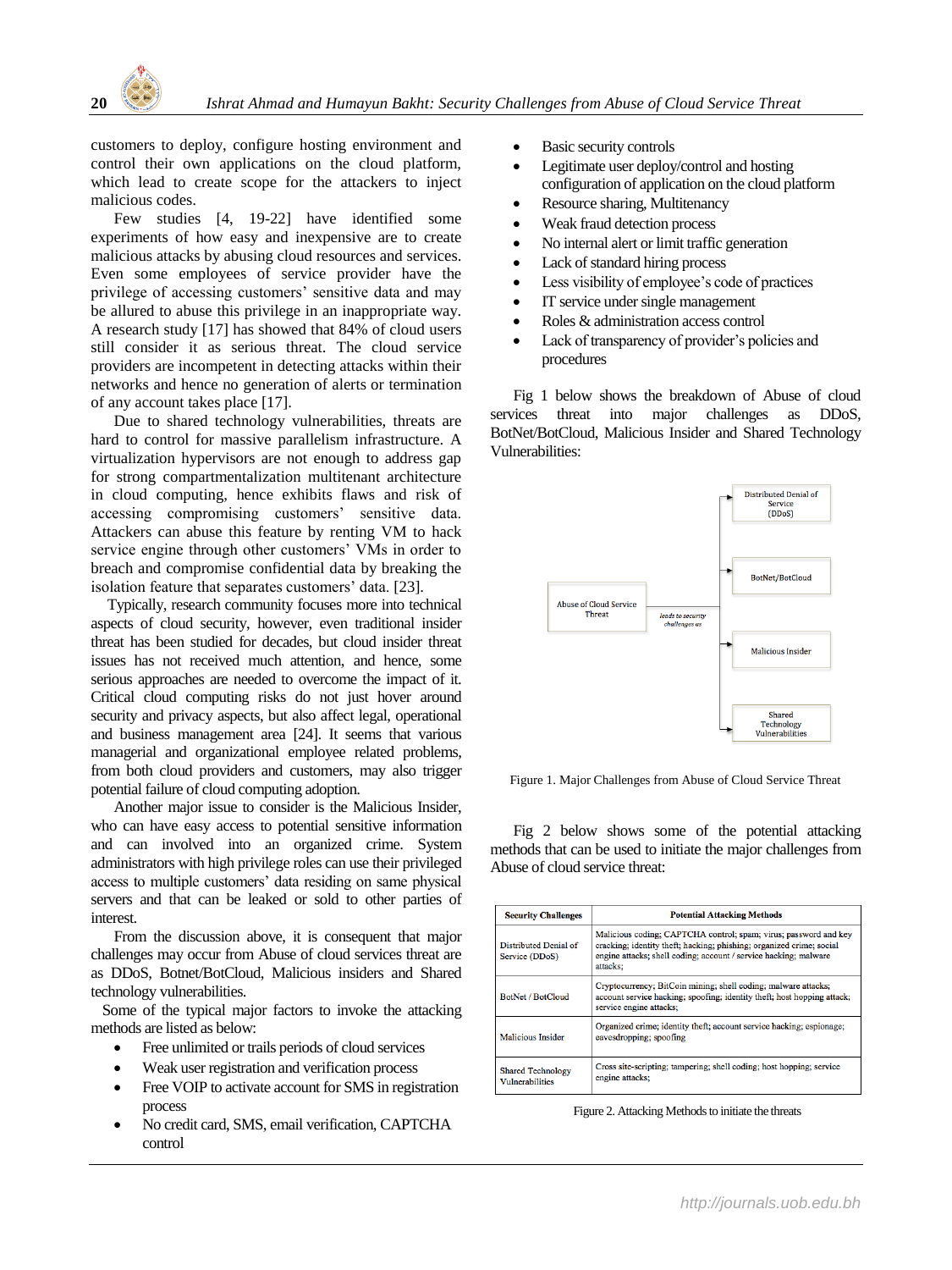Fig 3 below lists the potential impacts as what can happen due to the identified challenges above:

| <b>Security Challenges</b>                         | Potential Impacts that might occur from the Security Challenges                                                                                                                                                                |                         |            |                                |                                                                                |                              |
|----------------------------------------------------|--------------------------------------------------------------------------------------------------------------------------------------------------------------------------------------------------------------------------------|-------------------------|------------|--------------------------------|--------------------------------------------------------------------------------|------------------------------|
| Distributed Denial of<br>Services (DDoS)           | Service disruption /<br>failures / unavailable:<br>Traffic slowdown /<br>gridlock;<br>Business discontinuity;<br>Consumption of<br>bandwidth / processing<br>power, storage, networks,<br>memory;<br><b>Billing customers:</b> |                         |            |                                | Data loss, theft,<br>breaches.<br>leakage, lock-in;<br>Unauthorized<br>access: |                              |
| BotNet/BotCloud                                    |                                                                                                                                                                                                                                | Financial<br>fraudulent | Compliance |                                |                                                                                |                              |
| <b>Malicious Insider</b>                           |                                                                                                                                                                                                                                | & impact;               | Legal      | violations &<br>ramifications: | Privacy;<br>Data                                                               | Reputation &<br>Brand image; |
| <b>Shared Technology</b><br><b>Vulnerabilities</b> |                                                                                                                                                                                                                                |                         |            | scavenging;                    |                                                                                |                              |

Figure 2. Potential Impact from the threat

A study [20] has identified a research experiment by Pedram Hayati (a security professional at BAE system), which was conducted to evaluate top five cloud providers' defense mechanism in preventing malicious usages of services. The research found out how cloud infrastructure can be misused for cyber-crimes to launch malicious attack, like a botCloud. A series of experiment was carried out for 21 days on undisclosed five top common cloud providers' infrastructure. Different types of malicious traffic were sent from remotely controlled cloud instances to some servers. First experiment was to investigate the cloud providers' security posture in the event of outbound malicious traffic originating from its network. The second was to investigate if the cloud providers can detect the traffic transmitted within internal network instances. The next was to investigate the security defense of malicious traffic coming from external network. The last one was to investigate if more time for execution of malicious activity of non-stop DDoS attacks for 48 hours along with generated volume of traffic would trigger the cloud service providers' attention. The results were found that the five top cloud service providers did not reset or terminate inbound or outbound network traffic connection. There was no awareness of internal malicious traffic, no limiting of any traffic, no generation of alerts or suspension of any accounts, as temporarily or permanently.

A similar kind of research [21] has been conducted by Rob Regan and Oscar Salazar (two security associates for Bishop Fox). The research was to show, how easy it is to create a legal botNet by using free available cloud resources. The research has developed a process to create distinct email accounts using free email services, which then automatically click the confirmation link to activate the account. They have managed to develop a platform to create 30,000 email addresses for a single person. A central system was used to launch and control malicious activities through virtual private network. The researchers did crypto-currency and Bitcoin mining using free computing power available from various service providers. The abuse was possible due to lack of users' verification

during account creation process. Amongst 150 PaaS and IaaS service offerings, about 100 did not execute any SMS, credit card or CAPTCHAs verification. The researchers further disclosed the reason for their devious scheme is to raise awareness of problems in security measures for abusing of cloud resources. Regan further remarked that even for SMS verification, some online freely available VoIP could be used to activate new accounts, such as Google Voice or Phone Burner. The verification processes need to be addressed by service providers and also need to improve anti-automation techniques, as it is a vulnerability issue and charges bills to customers.

The threat Abuse of cloud services is severe and more alarming to the cloud service provider than cloud customers. A cloud service provider might harm their brand reputation and may result in blacklisting; therefore they must ensure all possible measures for preventing such threats [17]. While there are small numbers of defensive techniques exist for cloud customers' end, however, the customers should comprehend by the risk and related protection mechanism that to be followed when needed.

## **3. MAJOR CHALLENGES FROM ABUSE OF CLOUD SERVICE THREAT AND AVAILABLE SOLUTIONS**

The section discusses the major challenges that may arise due to Abuse of cloud services threat along with their available existing solutions:

## *A. BotNet / BotCloud Challenge*

*1)Introduction:* A computer is told to be a bot when it is infected by some malicious software or malware, which then act like a zombie. Bot is the short form of robot. When a bot occurs, the computer performs automated tasks over the Internet without any acknowledgement. Typically, BotNet occurs when an attacker infects a large number of computers over a network, or to a group of cloud instances called BotCloud. The malicious activities can be done using commanded and controlled servers by an attacker through communication channels formed by network protocols like Internet Relay Chat Protocol (IRC), Hypertext Transfer Protocol (HTTP), File Transfer Protocol (FTP) or Simple Mail Transfer Protocol (SMTP), in order to compromise large number of hosts [4, 19]. Infection path can be achieved through browser exploits, network services exploits, P2P networks, OS exploits, client application vulnerabilities, e-mail attachments or unsolicited, download Internet files, etc. VM instances can also act as bots, by either getting infected from other customer's malware VMs, or due to deliberate installation of bot software by some malicious users [4]. The attacker would use these BotNets or BotCloud, typically, to send spam messages, spamdexing, spread viruses, worms, trojans, rootkit, spyware, backdoor, downloader, adware, ransomeware,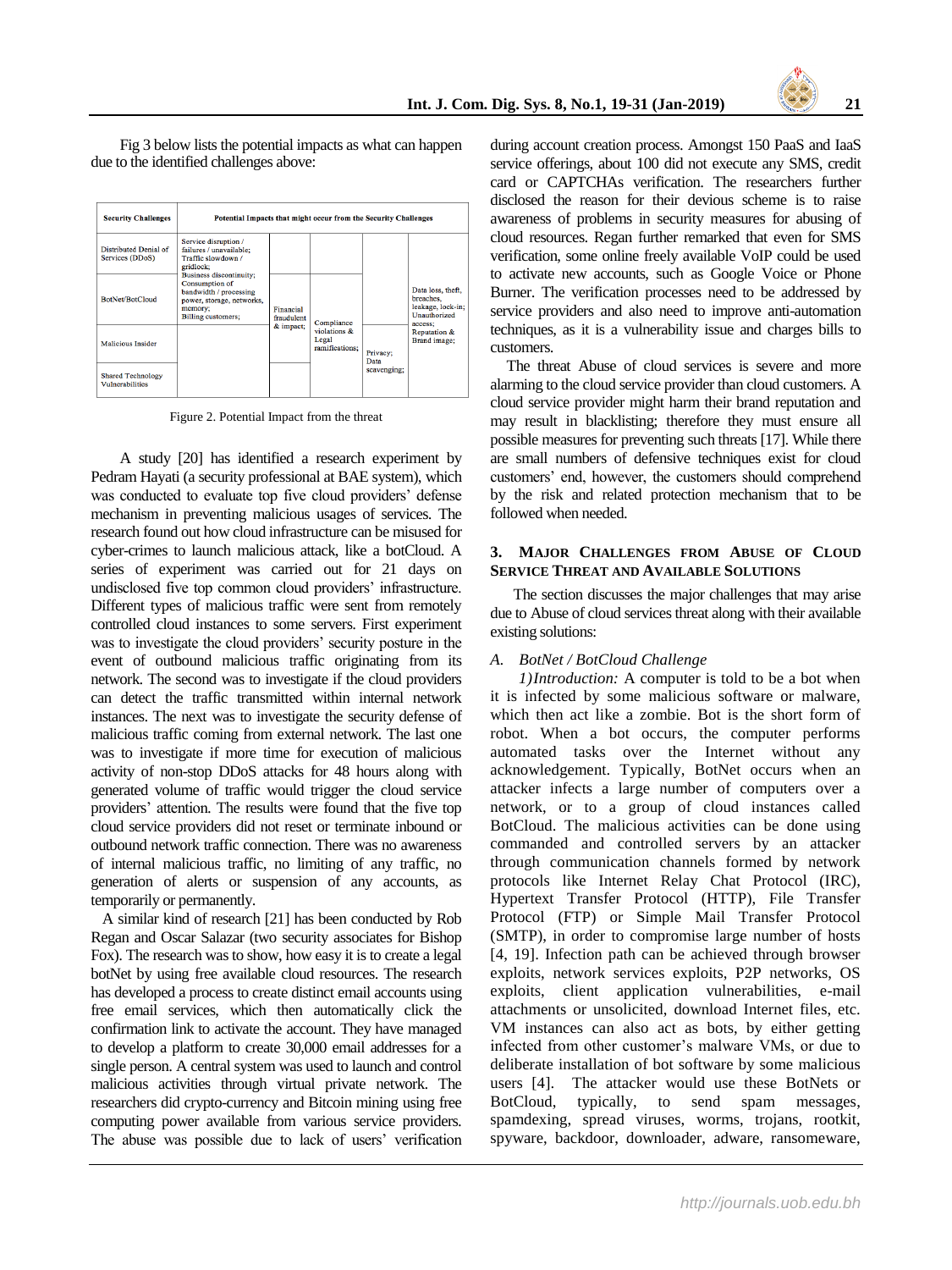

attack servers, mining bitcoins, DDoS attacks, access login details, cyber-attacks or other fraudulent activities [11].

*2) Solutions:* BotNet can be detected at ISP level with a heuristic signature based method as DNS and IDS; at LAN level with Honeypot, Cooke [25] and Riordan [26]; and at computer level with some hints, such as strange process names, browser behaviour, filenames, startup programmes, window services, slow network connections, anti-virus software disable, host file changes and unknown network connections [27].

In case of malware in masses or at IoT devices for Telnet services, IoTPOT and IoTBOX can be implemented [28]. IoTPOT emulates various devices (like CPU architectures) to analyze ongoing attacks indepth with a frontend low-interaction responder cooperating with backend high-interactions virtual environments, called IoTBOX, which is a tailored version of IoT and sandbox that operates various virtual environments used by embedded systems for CPU architectures. They together control all network related options, like outbound traffic of C&C communications or DDoS attacks, and has the ability to learn unknown command interactions [28]

## *B. Denial of Service (DoS) Challenge*

*1) Introduction*: A Denial of Service (DoS) attack is a cyber-attack in where the perpetrator makes unavailable of accessing information, data, network, storage or other services from its legitimate users by provisionally or indefinitely targeting a machine or network connections over the Internet [4, 17, 24]. Distributed Denial of Service (DDoS) is where, multiple numbers of machines or network resources are involved in sending a large number of requests for consuming cloud resources [4, 17].

Another form of DoS attack is Asymmetric applicationlevel DoS attacks, which is capable of shutting down an application by using small attack payload as 100 bytes [23]. The DoS attacks are usually achieved by exploiting the vulnerabilities, like in web server or applications etc., and overloading the victim machine by sending many requests collectively in order to consume most cloud resources, such as network bandwidth, memory or computation powers, and therefore, causing in delay of cloud services or completely make unavailable of resources and services [4, 17].

DoS can be initiated by following steps as first to identify network topology by exploiting the multiplexing nature of a router to get a clear picture of the network, then to gain access of enough hosts and lastly to carry the attack [29]. An example of initiating DoS attack is like that cloud users request in XML and the request is sent to HTML protocol which in turn build system interface with REST protocol, this makes XML attack more vulnerable and attacks to REST are easy to implement [30]. The occurrence of the risks from DoS attacks usually lead to financial losses, reputation damage and business crisis. Typically, an organization needs to devote a huge amount of time and money in order to get back to normal business operations after any DoS attack.

*2) Solutions:* A study [4] has suggested that DoS attacks can be detected at the network level using sensors at the boundary as VLANs and has also identified the existence of different approaches for inbound detection from other researchers. The author has suggested VMIbased IDS technique as it can directly inspect any machine state and can detect malicious software running on the host. During unexpected increase of traffic, a port scanning can be performed to detect any DDoS attacks [31].

Port scanning might not be a straightforward process, as it includes monitoring of all machines, which can become legal issues as privacy invasion of customers' machines [19]. Port scanning is required to send a message in a network from a remote host, which can be used to check for vulnerable points in the network services during a potential attack. Although, inbound port scan detection techniques were proposed, but yet, research work is needed for outbound detection in cloud. An extrusion detection technique can be used at the domain of ISP for tracing outgoing spam.

The study [23] has introduced to some of researches for DDoS attacks detection as follow: A highly effective flooded DoS attacks detective Covariance-matrix method [32], application level detection with counter measure DoS attack was introduced [33] and Game Theory defense mechanisms to stop co-residence DoS attacks [34].

Another study [35] has overviewed with DDoS attacks, detection methods, source to trace back and details about organizing DDoS attacks. A study [30] has explained how XML and REST protocol are easy to attack and proposed a comber approach as filtering tree that has five filters to detect and resolve XML and HTTP DDoS attacks.

A hop-count method was found out in [36] that is used to prevent DDoS attack by determining the value from received IP packet. In their research they proposed approach for storing the hop-count values so to save searching time and filtering in preventing DDoS attacks.

A SOA Based Tracing Approach algorithm was used to reconstruct the path and trace back the source of DDoS and then filter by cloud. Generally, service providers cannot differentiate between good and bad traffic, even though, it is difficult to trace back the origin of an attack as the attacker uses spoofing IP address [37].

A DDoS defense mechanism was proposed by [38], that is capable of monitoring flows from two-way traffic and can detect and prevent DDoS attacks autonomously. However, a large number of network domains are required for implementing the mechanism.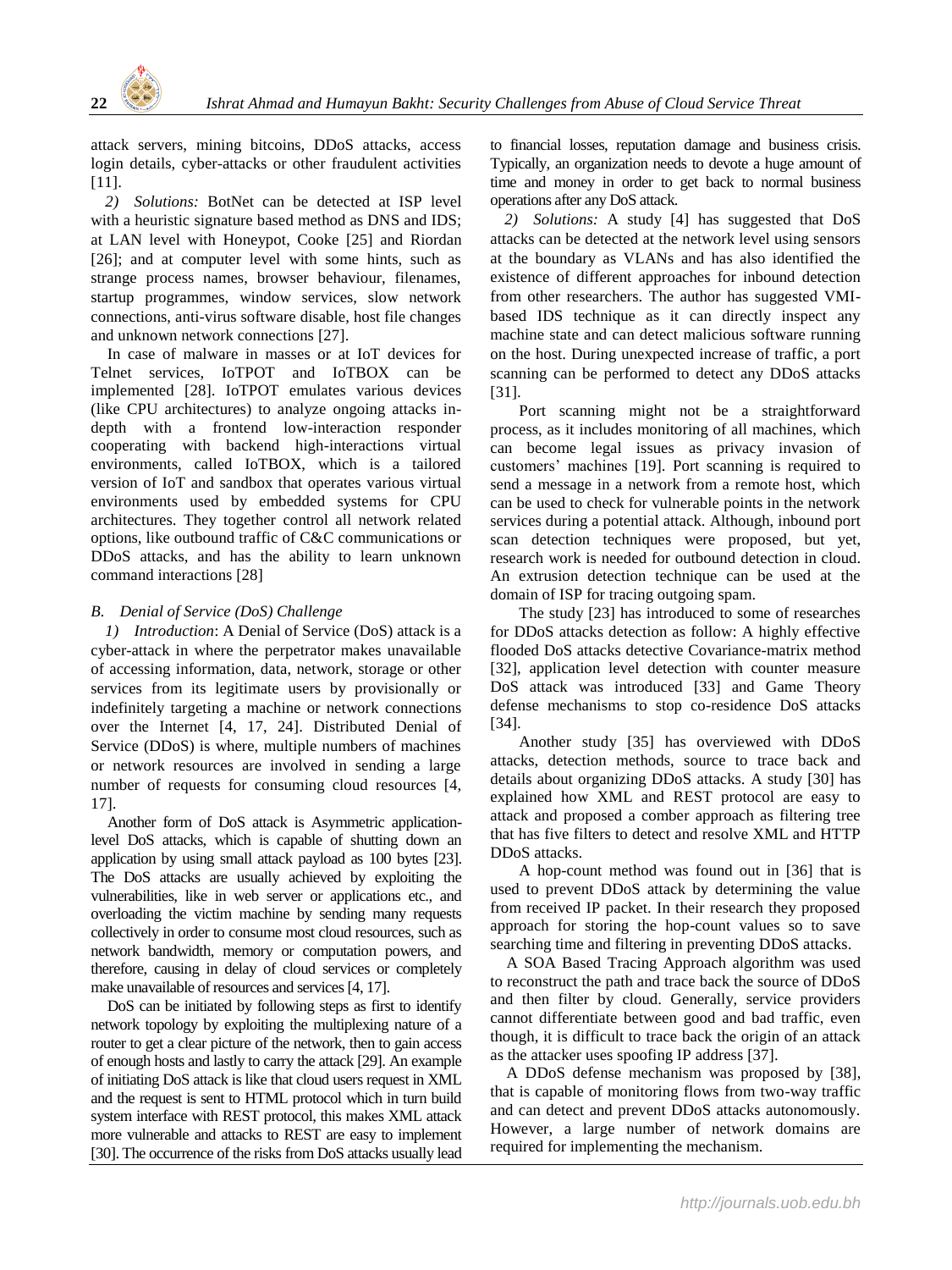A study [17] has suggested using hop-count filtering technique that helps to in reducing attacks by 90%. The other technique was involving IDS in VM, in where the targeted applications can be transferred to another VMs that is hosted on different server. However, no outbound traffic specifications have been provided by the study.

An Intrusion Prevention Systems (IPS) was suggested by [5] in identifying attacking point through pre-existing signatures, however, it is ineffective with legitimate content with bad intentions, even firewalls are ineffective as they can be easily bypassed. An avoidance strategy called Service Migration was proposed by [33], which has a monitoring agent and an application constantly probing each other to observe available bandwidth from both directions. If the application found the available bandwidth degrades below a certain threshold, it starts sending large number of UDP packets to the monitoring agent for help. Once the monitoring agent found bandwidth degradation or UDP packets, it migrates the application to different free subnet, or optionally hopping the application every few minutes. The approach requires re-programming DNS entry, which takes about few seconds to reassign an IP address.

DoS prevention strategy is however not enough to defend this attack completely, as the adversaries are usually anonymous and the key components are to be identified at first. The key is to identify the origin and generation of absurd and meaningless continuous nonstop traffic that vexed to flood the connection link. Hence tracing back to the malicious attacking point is necessary step to consider.

## *C. Shared Technology Vulnerability Challenge*

Cloud computing services offer provision of resources at infrastructure, platform and software level. The basic design concept of cloud computing architecture is to separate the applications, operating system and hardware from each other. For instance, if an operating system fails, rather shutting down the whole system, the application can just be migrated into another server by using virtualization technology [1]. The virtualization technology is the key element of cloud computing. It has been broadly used to provide dynamic resource allocation and service provisioning, and with such technology, many operating systems can co-reside on the same physical machine without any confliction to one another. In general, the mechanism of virtualization, including multi tenancy, provides better server utilization and data center consolidation with ease and speed of provisioning, hence better capital expenditures on hardware and enhancement on operational productivity and efficiencies by organizations[39].

Traditional system security is often based on perimeter access control, however in cloud, security perimeters are not physical, but virtual. Cloud does not have underlying fixed infrastructure and allow customer's service infrastructure to run on cloud service provider's hardware along with other cloud users' software, hence posses security challenges. Although virtualization is a primary defense mechanism, but however, all resources are not virtualized and all virtualized environments are not bug free. Incorrect configurations of network virtualization might allow users access to sensitive areas of infrastructure or to other users' resources. There are some limitations of shared virtualization technology, such as, the transferring of virtual server from one physical machine to another is not possible unless the processors are from the same manufacturer; and another problem was the increased risk of voiding SLA that do not support VMs.

The much discussed and researched issues ever in cloud are multi-tenancy and resource sharing and virtualizations. However, the issues remain underserved regardless of number of various approaches provided to identify the concerns. The issues from multi-tenancy and virtualization problems can create much exaggeration and impact on the whole cloud environment. As a virtual environment is more complex than traditional physical environment, hence it requires new approaches and more sophisticated, efficient and generic secured techniques in mitigating any potential attacks.

## *1) Virtualization:*

*a) Introduction:* The term virtualization is the creation of a virtual form of a resource such as operating system, storage device, CPU, memory, application or network resources. It is a technique that allows user to create, copy, share, migrate and roll back virtual machines [39]. The virtualization technique isolates lower level functionalities, i.e. to hide physical characteristics of a platform, and facilitate portability of higher-level functions and does sharing and aggregation of physical resources with a dedicated resource view for users' platform [39]. It is the process of partitioning a physical server into multiple virtual servers. In virtualization, the host machine is the actual physical machine, on which virtualization is implemented to create the guests or Virtual Machines (VMs). The term Virtual Machine is basically a physical hardware abstraction.

Due to co-residencies, the VM technique has the potential to facilitate adversaries to execute cross-VM attacks and timing attacks [29]. A case study conducted by UCSD and MIT on Amazon's EC2 VM instances and has found four weaknesses, which can be used to stage and execute side-channel attacks [40]. The results were as that it is possible to determine physical infrastructure where a VM instance resides; and whether two VM instances resides on the same physical server; to create VM instances on the same physical server of the targeted VM instances; to exploit or leakage information from one VM instance to the other that resides on the same physical server [40]. Similar kind of security risks and concerns has been classified by CSA as follows: At architectural level, VMs connected to a network can be a target by other VMs on the same network; Any security vulnerability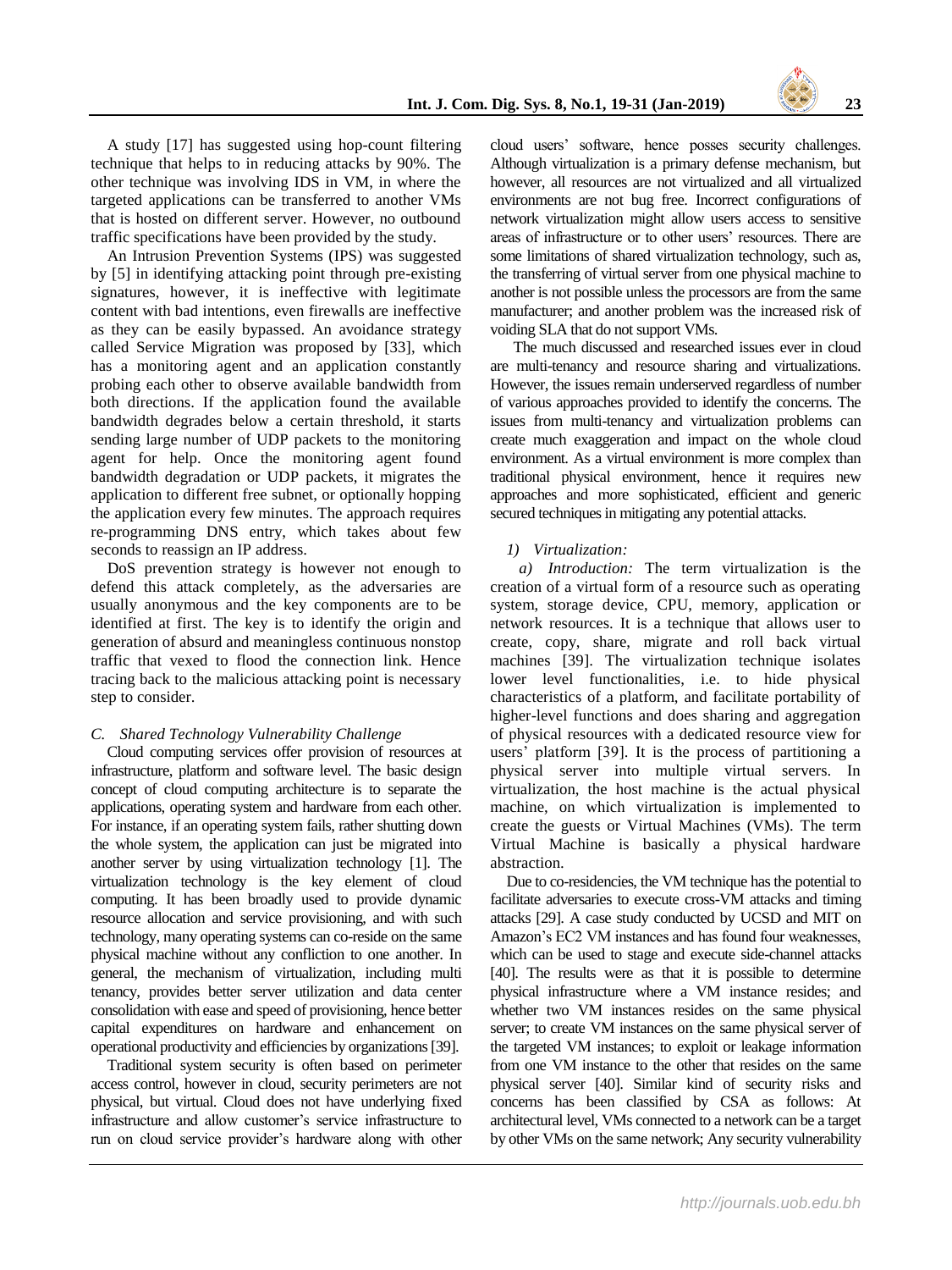

in the hypervisor or management software enables VMs at risk; A new infrastructure can be deployed easily by cloning and copying images in a virtual environment, which establishes configuration drift and potential challenges for controlling and accounting rapid growth of new virtual environments.

*b) Solution:* An Advanced Cloud Protection System (ACPS) was proposed in [41] to protect and monitor the integrity of guest VMs and cloud infrastructure components. The system can block suspicious activity and notifies the security system.

## *2) Virtual Machine Monitor or Hypervisors:*

*a) Introduction:* Virtual Machine Monitor or Hypervisor is an abstraction low-level software or firmware or small application that sits between VMs and physical machine hardware, and runs on top of this hardware layer. It implements, control, monitor and isolates vCPU, vMemory, events channels, I/O controls and memory access and shared on the host hardware [23, 39]. Hypervisors allows multiple VMs to run on a single machine. If hypervisors is compromised, then VMs are likely to get infected and can bring whole cloud down [11, 23, 42].

*b) Solution:* A study [23] showed an attack as Hyperjacking, in where, an attacker creates and runs a thin hypervisors to take control over underlying operating system that would lead to have access and manipulate cloud users' data, allows eavesdropping or disrupt cloud services. The study also found the mechanism for reducing hypervisors attacks by enabling guest VMs to run in native mode with minimal computational components, or by employing a hierarchical secure virtualization model, which will quarantine threat and take control on virtualization [23]. The migration of VM, for example during fault tolerance, load balancing or maintenance, exposes the content to the network leading to compromise security attributes as data integrity and confidentiality. During VM rollback, it is necessary to take image copy, for just in case, to avoid re-enable disabled accounts or passwords. Even when VMs are offline, it can be instantiated using an image that has a malicious code and can be used as proliferation of malware attack by infecting other VMs [42].

VMMs are not secured enough and have bugs that allow guest users to exploit by malicious code and bypass certain security restrictions or gain system privileges. As an example, Microsoft Virtual PC and Virtual Server allow privilege to guest operating system user so to run code on the host or in another guest operating system. VMM can be made as 'root secure' so that no privilege is accessed within the virtualized guest environment and hence no interference with the host system. Besides, VMMs isolation, inspection and interposition properties needed to be achieved. Subahini and Kavitha (2011)

A study [44] has proposed TinyChecker, a system to protect VMs against hypervisors by using nested virtualization methods. The system uses context based and on-demand checking to identify and rectify any failure. However, it does generate small performances overhead. A study [17] has suggested in implementing proper isolation among VMs in order to prevent leakage. The authors have suggested of having proper access controls and risks assessments so to avoid unauthorized access to sensitive business data.

A study [45] has demonstrated how a security assessment as Cloud-Trust can measure the security status of IaaS cloud computing systems and service providers' offerings, and be used to estimate probabilities of threats intrusion and detection. These measure the value of specific cloud system security controls, which includes optional security features offered by leading commercial cloud service providers.

Systems must include monitoring mechanism in order to ensure performance ability and that the security level is being maintained according to business requirements. Like traditional system infrastructure, the ability to monitor security of cloud domains and to identify and inspect the causes and responsibilities behind security infringements are absolutely necessary.

## *3) Intrusion Detection Systems (IDS):*

*a) Introduction:* Intrusion Detection Systems (IDS) is a hardware or software device installed on the network or host to monitor and report of any suspected infringement within the network system. It is used in combination with existing security devices so to enhance the capabilities of network security and verify network requests before accessing to cloud servers. It must be implemented at inbound and outbound boundaries to observe and track abnormal activities, which are often overlooked by firewalls, and send alerts to system administrator. IDS management system can monitor Virtual Machine status and workload, and can be started, stopped or recovered at any time [40].

*b) Solution:* A Virtual Intrusion Detection System (V-IDS) in [46] was proposed, which is a software or hardware based that monitor network and host activity to report, analyze and provides automatic alarm to management. The author proposed two methods for analysis: Attack Signature by static packet filtering like firewall rationale and Anomaly Detection by Heuristics approach.

A study of anomalies detection system as Unsupervised Behavior Learning (UBL) has been proposed to predict unknown performance anomalies for IaaS layer [47]. The UBL prototype is a host-based IDS, leverages Self-Organizing Maps and has been built on Xen platform, to capture dynamic system behaviors and achieves scalable learning approach by virtualization and distributing the learning tasks amongst other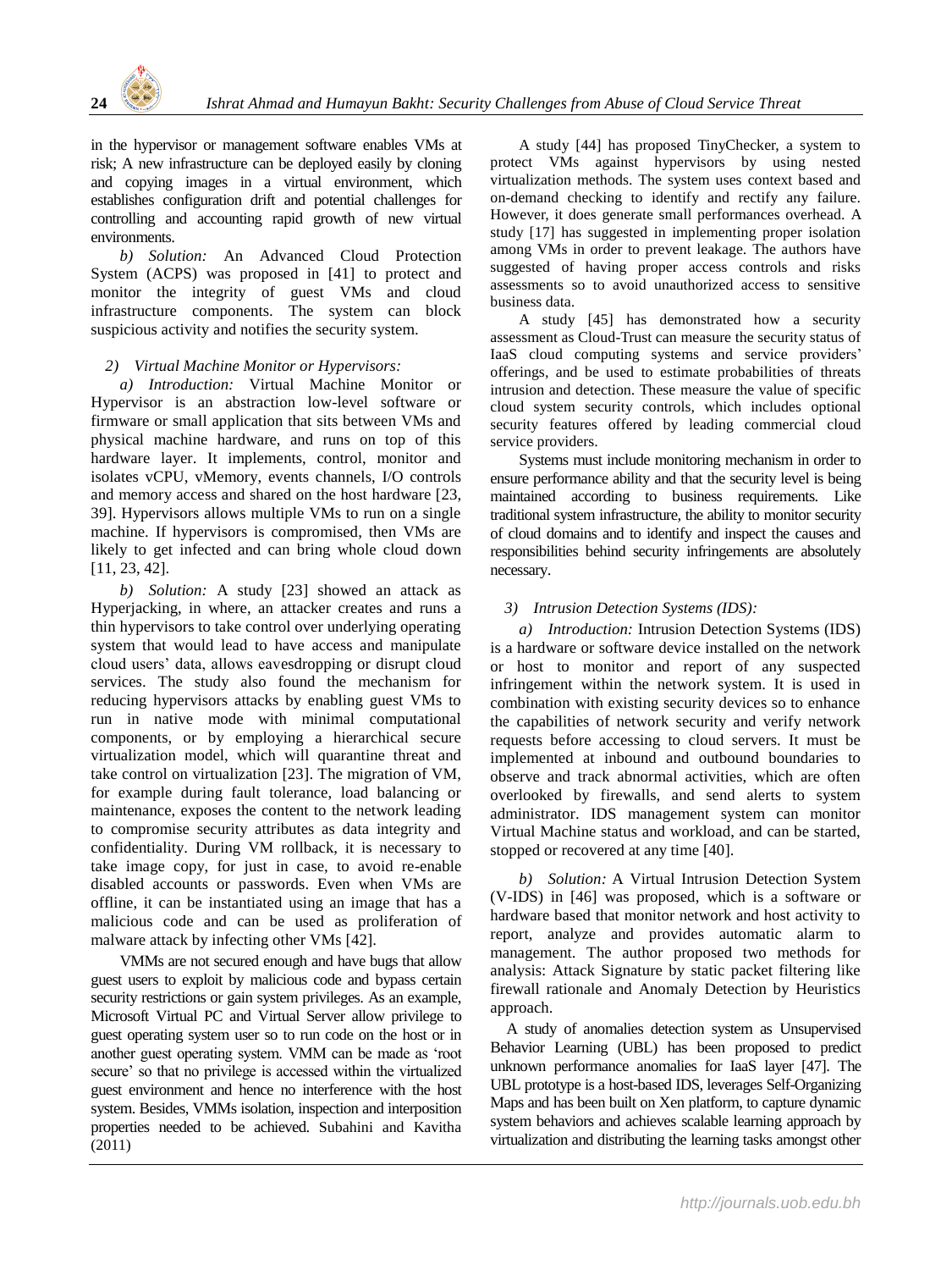hosts. The results claimed by the authors in [47] from the prototype were high prediction accuracy and raising alarms up to 47 seconds prior to attacks. However, UBL is as not effective in detecting distributed anomalies behaviors, like DDoS attacks, due to less monitoring capabilities. Instead a signature-based approach implemented at the source host and allows detection of large-scale distributed DDoS attacks. The authors [20] suggested in combining the evidences of suspicious networks or host activity from multiple distributed hosts and networks and collaborative IDS as solutions.

Another study [48] proposed collaborative IDS that use IPSs to design overlay protective networks ring around customers' applications. However, it forms unpreventable side-effects damage. A detection mechanism against malicious activity was proposed in [20] that will avoid side effect damages through source-based detection and considerations of system metrics and scalability support by autonomous collaborative distributed detection system.

A study [5] has proposed three secured ways to cloud environment as follow: First is to secure transmission with tunneling and by using of virtual circuits. Second is to secure the servers by placing IDS, separating servers for different applications, storing hashed values, data replication and threshold for server load. Third is to secure the client side by using digital signatures for authentications, one time password, authentication for every write, distributed storage, local servers for avoid network congestion and temporary storing on local disk for single session.

#### *4) Side Channel Attacks:*

*a) Introduction*: Side channel attacks are conducted by gaining access to the physical node where the targeted virtual machine is hosted. The technique can be achieved by creating enough virtual machines until one is created on the physical machine of the victim's VM. Later, the attacker collects necessary information to execute the attack by exploiting shared CPU and memory caches, or by examining control signals and traffic patterns to infer sensitive information from the victim virtual machine [23]. A potential attacker can analyse the physical characteristics of cryptosystem implementation through conducting side channel attack in order to collect information as timing, power consumption, electromagnetic leaks and so on and can exploit the system [23].

*b) Solution:* The author has identified a number of researches on side channel attack and has discussed the available mitigation techniques briefly, such as for L2 convert channels, cache memory, AES encryption, dynamic cache coloring etc. [23].

The study in [29] has discussed vulnerabilities that may be exploited by attackers and have drawn threat models with defense strategies through attribute-driven methodology. The defense strategies proposed have some deficiencies, which are discussed as follows. For Cross-VM attack via side channels,

the defense strategy proposed was placement prevention, coresidency detection and NoHype. However, placement prevention does not stop brute-force strategy (simply launches instances and checks co-residence by the target). Co-residency detection strategy was only on L2 cache side-channel; other side channels can also get exploited. NoHype was proposed, but existing hardware inflicts restrictions to implement it, plus, live VM migration is not convenient with this new method. By rule, an isolated virtual machine should not have access by other resources, however, attacks on hypervisor can take control to access virtual machines instances or host server, such as Virtual machine-based rootkits.

#### *5) Multi-tenancy:*

*a) Introduction:* The term multi-tenancy refers to sharing of resources by utilizing virtualization technology, in where any resource object is reusable. A typical example of multi-tenancy is when two or more VMs of different customers share the same physical machine by resource allocation policy [29]. While it is an opportunity benefit and economic efficiency for cloud service providers, but security experts define it as exposure of security risks and threats and provides vulnerabilities to the cloud [29]. A potential attacker, who could be a legitimate user, can take advantage of coresidencies to stage an attack. A potential attacker can hire a storage space and scan the resource for any sensitive data of previous customers. Security attributes as confidentiality can be compromised when resource objects are reused.

A study in [22] has identified threat as Host Hopping Attack, which exploits resource sharing characteristics of cloud computing. Due to lack of secured isolation mechanism of resources, malicious attackers can hop from one host to another causing severe damage like distorting image and reputation, gaining illegal access to sensitive information or interrupting services. Furthermore, the study showed that service engines are IaaS platform, used to manage customers' resources, often rented by customers as well. Attackers can abuse this feature by renting VM to hack service engine through other customers' VMs in order to breach and compromise confidential data by breaking the isolation feature that separates customers' data.

*b) Solution:* The authors narrated that cyber criminals are exploiting and misusing cloud computing services due to weak registration process and lack of security controls, and pointed out that extensive research is required to identify the risks and impact of the such threat as abusing of cloud services [22].

An attack model was reconstructed in a study by [31]. The study proposed the resource allocation mechanism, which will minimize the surface layer attack. However, the model was constructed not fully but partially, and needed evaluation empirically.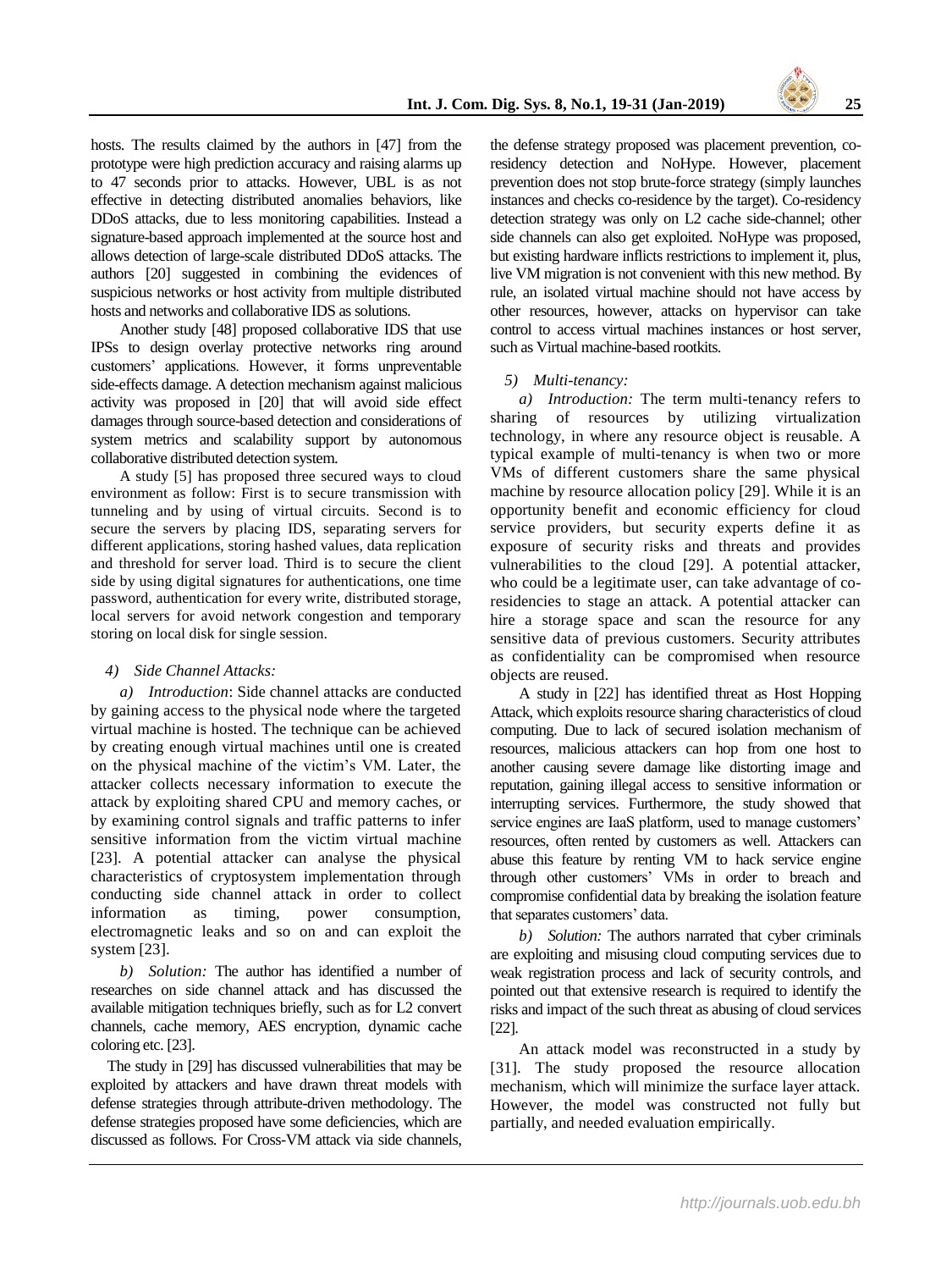

## *6) Outsourcing:*

*a) Introduction:* Three categories of public cloud exist according to NIST: 1) Services are provided at no cost; supported by advertisements; limited to personal but non-commercial use; collected information from registration and the use of the service produces digital marketing for advertisements to customers; no encrypted protection features; search engine and e-mail services. 2) Services are fee-based; terms of service delivery are nonnegotiable but modifiable at any discretion; free of advertisements; protection mechanisms are configurable to some extent. 3) Services are fee-based; terms of service delivery are negotiable; services can be tailored and costs depend on it. Eventually, the organizations are responsible for security and privacy of the outsourced services by choosing the public cloud. While organization can choose to have an exclusive private cloud deployment, yet outsourcing applications or data to another organization are done through a public cloud, and then again, the concern of security and privacy implications always exists.

*b) Solution:* During outsourcing, the organizations physically lose control over their applications or data, hence to address the security concerns for outsourcing, the service providers must assure customers secured computing and data storage [29]. The main concerns from outsourcing organizational resources are the continuity, security and privacy of the services. In terms of services continuity, there could be downtime Internet or network access that may lead to unavailability of services.

An approach that can be considered is to take services from a certified cloud service provider with the appropriate rating for the level of controls and security required by organizational prospective.

## *7) Application Programming Interfaces (APIs):*

*a) Introduction:* Application Programming Interfaces or API is an enabler for service delivery model. It is a set of protocols and standard to enable the programmatic controls for the development of applications and serves as an interface that provides selfprovisioning of cloud hardware, software and platforms to cloud users and helps with load balancing among application servers. It is a gateway for communication between cloud services layers to other services [17, 39]. Based on cloud service models requirement, APIs can enable control from simple URL manipulations to complex SOA programming and helps to hide complex IT management processes and practices to user services [39]. Infrastructure as a Service API offers to access, create and manage cloud resources like storage, compute, network, VMs etc. Platform as a Service API offers access to cloud storage and to deploy and manage software modules. Software as a Service API offers basic connection of applications to cloud infrastructure like

export and import browsing functionalities using HTTPs and URI methods. [17, 39].

A study [39] notified that security flaws on APIs and interfaces could lead many security challenges and tend to compromise security attributes as data integrity, confidentiality and availability. Cloud vendors offer APIs to third party for services to customers; therefore, any leak to the APIs can result to have access to sensitive information orsecurity keys by third party [17].

Each cloud service provider has a unique API, which is why it is difficult to obtain interoperability amongst applications from different cloud vendors [39]. The security challenge as vendor lock-in or data lock-in creates wide range of potential risks and constraints, from customer reliability issues to service providers business continuity. Customers cannot easily extract their business data or applications, while being getting frustrated and vulnerable in price increases. On the other hand, service provider goes out of business, loss cost control and flexibility in system configuration [39].

*b) Solution:* A study by [46] provides a schematic novel architecture of cloud middleware API, which organizes local management system of each domain while maintaining a secure API that helps to exchange information through modifying each VM status for secured information.

Cloud service providers can enhance their service offerings by standardizing and providing compatible APIs, data format and low cost data conversion during cloud implementation process, which in turn will provide support during service failovers and migration of data and systems when switching multiple cloud vendors platforms for backups[11].

A study by [49] showed some name of organizations who are working for standardization and interoperability in cloud systems, as follow: Open Grid Forum (OPF) is for discussing cloud computing related standards; Internet Engineering Task Force (IETF) promotes the standardization and best practice of distributed computing related techniques; Open Cloud Standards Incubator aims to clarify the interoperability between several cloud systems; Open Cloud Computing Interface Working Group (CCI-WG) designs resource management API for IaaS; others like Storage Network Industry Association (SNIA), Cloud Security Alliance (CSA) and Open Cloud Consortium (OCC) has started working on cloud storage, security and intercommunication standards respectively.

The research [50] has suggested an ontology-based approach to implement an automatic determination and solutions for interoperability issues amongst different cloud vendors. They further believed that an ontology-based approach could be helpful in terms of security and sensitivity of data and storage in cloud services [50]. However, the ontology provided in the study was a simple preview of cloud computing offerings and needed extensive in-depth research on interoperability of each layer cloud service and deployment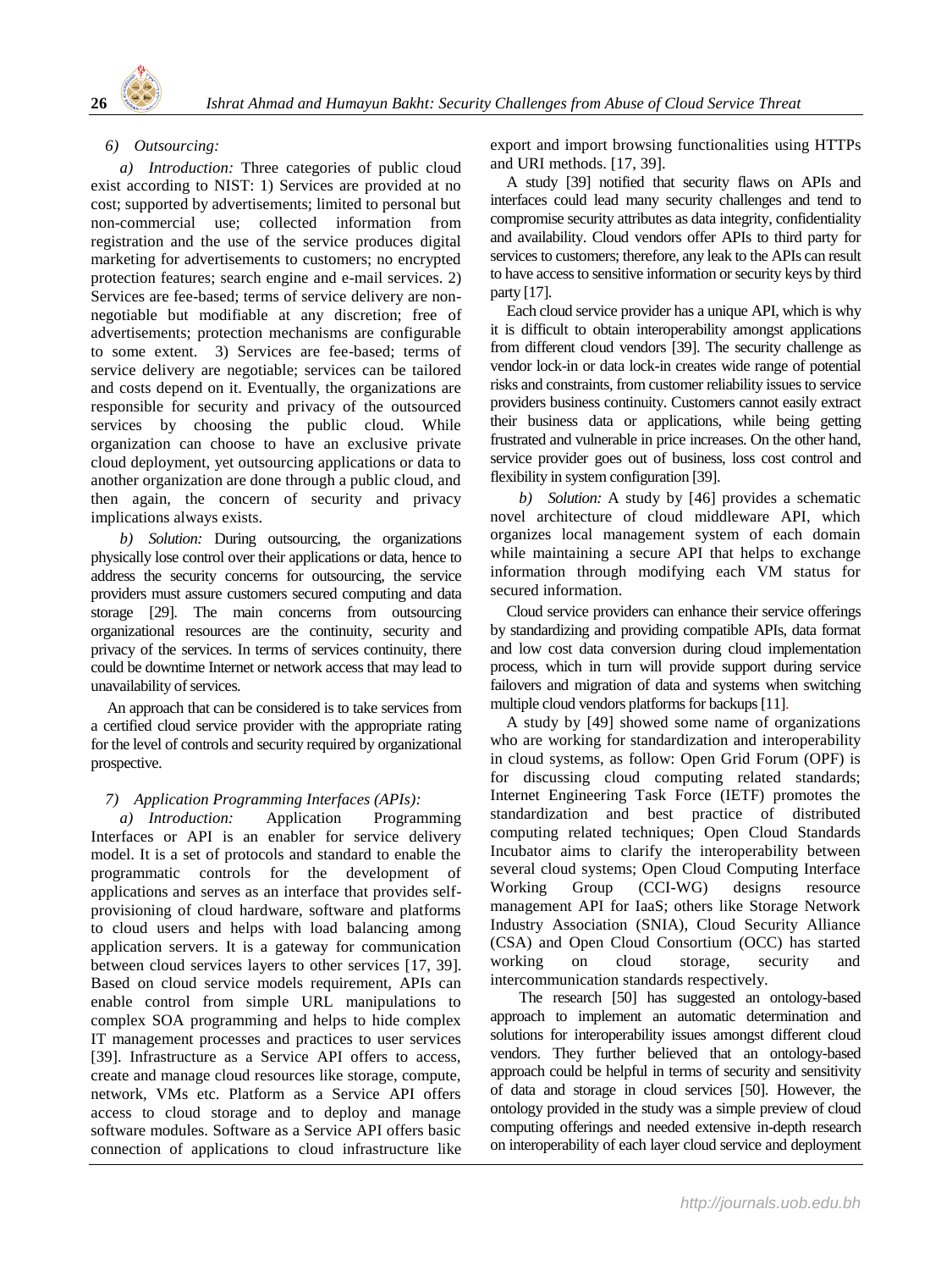models, and while covering legal issues simultaneously between cloud vendors.

A universal cloud APIs need to be developed that will aim to construct an open and standardized interfaces that could integrate cloud-based applications, mobile apps and wearable apps together in order to share assets with other apps and systems. The target can be obtained, by considering a singular common programmatic point of contact, which can cover the whole cloud infrastructure stack and emerging cloud technologies. The value of APIs integration applications is gaining importance because the focus of the trend is on the cloud, mobile and IoT as means for business development and digital transformation.

#### *D. Malicious Insiders Challenge*

*1) Introduction:* Malicious insider is the potential for an individual, from current or ex-employee, supplier, vendors, clients, contractor or other business partner, who has or had authorised access to organisational information processing facilities, like system, network or data and attempt to abuse the privileges by damaging employer's assets, reputation or by leaking sensitive information for financial gain or revenge [51]. Or sometimes, they may create some unintentional attack through email services or social engineering due to lack of proper user guidance and training.

Typically, the malicious insiders access the system to look for vulnerable or susceptible points, in order to launch program to infect system (example, by creating botNet for command and control), from on-premises or remote location, and perform disreputable and malicious activities. They can install viruses, steal credential, data, currency, or do data manipulations and much more.

Malicious insiders have been considered as one of the cloud security challenges that can happen to any organization, whereas, security related incidents reported have been due to exploits originating from inside the organizations. For various reasons employees get engage into malicious acts such as workplace conflicts, job termination, dissatisfaction, private life issues, destitution, personal business advantage or financial gain [15]. Trusted insiders have credentials to access organizational information processing units and are usually hard to be identified and monitored because they are already inside the organization, system or network and are not breaking any defense system, unlike outside hackers. Even, system administrators or information security managers with high privilege roles can use their privileged access to multiple customers' data residing on same physical servers and that can be leaked or sold to other parties of interest. Unfortunately, cloud providers hides such issues due to reputation and customer trust concerns [22]. Malicious attackers exploit unlimited resources and set up rogue clouds to attract individuals to host their business data and applications, causing their identity at risk and lead to financial fraud [22]. Limiting access control to system users can be a mitigating approach,

but then again, it also hamper the tasks that privileged system users have to maintain in terms of business productivity. Cloud system administrators have responsibilities for managing, governing and maintaining complete cloud environment [17].

Although cloud customers has most access to the infrastructure at IaaS, yet, it is totally undetectable by the customer whether there was any unauthorized access by a malicious administrator, who has usually access to the physical infrastructure which is not controlled by the customer.

*2) Solution:* The researchers from [52] have studied some others' techniques in light with encryption keys, but they opinioned that the techniques have high performance overhead and impractical to use.

Two studies [23, 53] have discussed not to introduce the associated keys to the cloud system but to keep it with the customer, which could be a potential way to defend the attack. Another study [14] has proposed security tools to use, such as, data loss prevention system, anomalous behavior pattern detection, format preserving and encryption, authentication and authorization technologies.

The study [23] further discussed that decryption key has to be saved somewhere in the cloud, which could be easily manageable to retrieve by administrator who has access to physical memory used by the customer's virtual systems to store encrypted keys.

A study by [15] has proposed some suggestions as to strengthen the registration process with effective security techniques and to control unauthorized and illegal access of confidential data on cloud platform.

Traditional security controls on cloud insider threats are not adequate for cloud infrastructure and need much attention and researched upon. The impact of such attack is massive and can affect every infrastructure in cloud business. Technical solutions are there to defend and minimize the impact from the threat. However, some other issues related to insider threats as physical monitoring, screening policies during recruitment, complying with business rules and guidelines and all other business factors are as equally important as technical security controls.

During recruitment of an employee, it is advisable to both cloud service providers and customers to have a strict screening policy for employees, not only educational and professional background to check, but also character references and criminal activities records must need to be considered with relevant regulations and business requirements during recruitment process. A background investigation may find whether the potential employee has been fired from prior job, credit check, shows medical history, school dropout and like.

#### **4. DISCUSSION & EVALUATION**

From the study, it was found out that there is a reasonable level of awareness exists in considering the amount of attention required for cloud security. Both cloud service providers and consumers should be aware of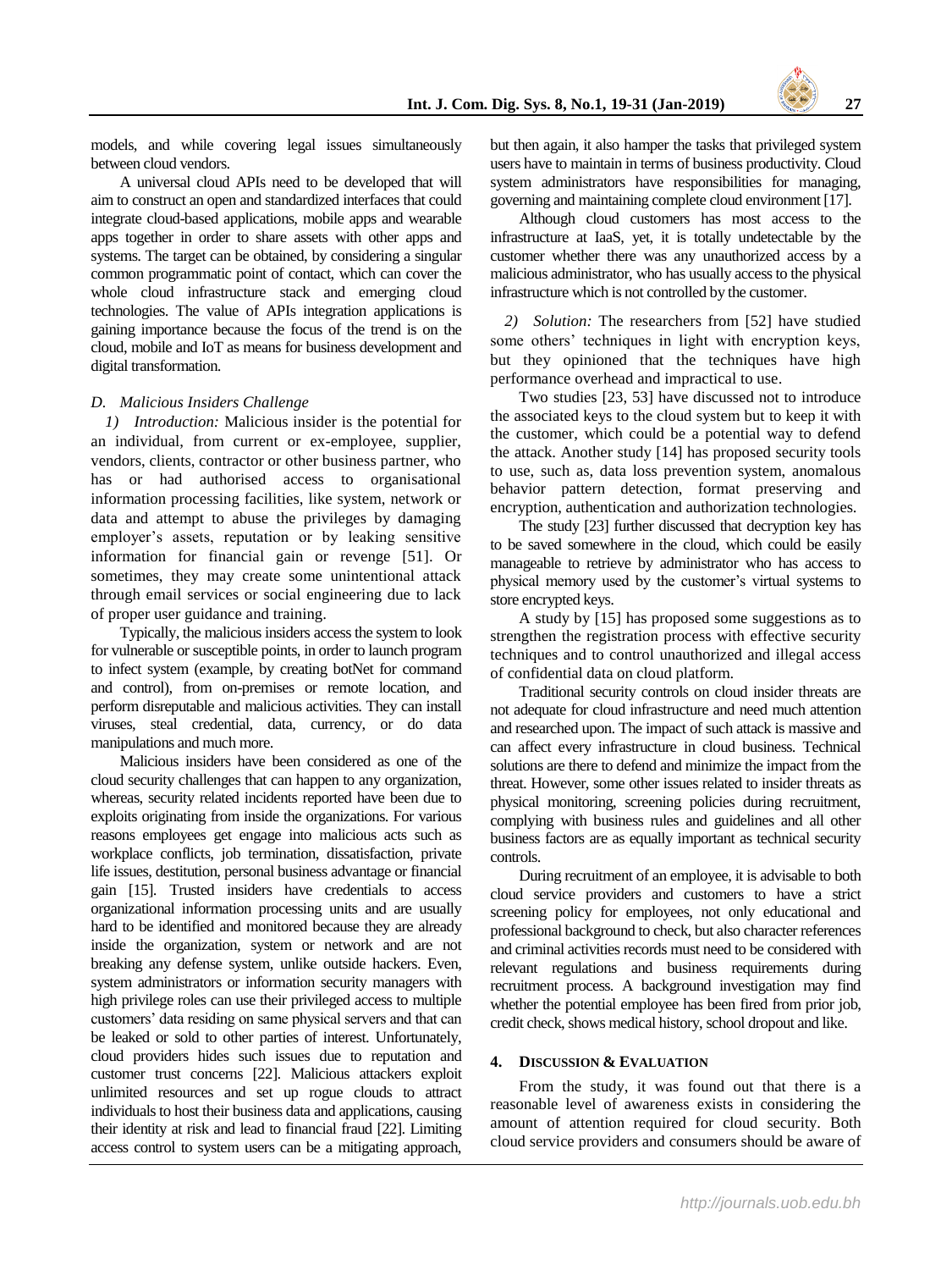

security issues associated with cloud computing. It is also logical, because most prominent cloud security related incidents reported have been due to lack of concern about technical infrastructure and management guidance maintenances. In order to avoid major challenges like BotNet, Bot Cloud or Shared Technology Vulnerability to occur, some important steps need to be ensured through information processing facilities and managerial components.

Information security controls must be addressed during organisational project development phase. It must ensure to check with departmental representatives for a new or any update of information security controls in requirement analysis and specification. Moreover, special security professionals, regulatory bodies and law enforcement authorities should be included, who can advise for much effective control practices during implementation of information security controls for a project. Besides, it is also important for managers to give review of information processing and procedures to employees of respective departments regularly. Such practices help the employees to get updated with their information system processing and can compliance with appropriate security policies, standards and business requirements.

Regarding operational procedures and responsibilities, any new information systems, upgrades and new versions should be validated through acceptance testing, which are based on related criteria in order to avoid any shared technology potholes or vulnerabilities. A cloud service provider must be aware of the fact that different types of malicious attacks can be sent from remotely controlled cloud instances to some servers for cyber crimes. It is absolutely crucial and necessary to have a proper mechanism for system administration and communication security in the organisation. Both cloud service providers and consumers must have knowledge about unsafe email or link and should be aware of its consequences. Typically, an email system is decentralized and very inexpensive to create spam, which is why it can be sent to everybody at anywhere, consuming users' bandwidth, steeling personal information and such alike may lead serious consequences to the users. Unwanted emails can be avoided by getting right software or anti-spam filters.

The cloud vendors could also enhance their service offerings by doing regular monitoring and maintaining up-to-date applications and technical infrastructure to run the information processing facilities seamlessly and competently. It is very fundamental and crucial to maintain antivirus software controls to opt out from malicious attacks. The antivirus software should also be regularly checked and updated with new versions on the systems.

Resources allocation and management should be considered as a very major control measure in order to avoid shared technology vulnerabilities issues. Besides, defining principles for resource allocation and management, organisations should also have mechanisms to evaluate, direct and monitor the allocation and management of software and hardware resources for outsourcing. During resources allocation for outsourcing, a review and approve mechanism should be in existence in order to mitigate risk occurrences. If any resource management abnormalities or problems get noticed, appropriate actions should be performed instantaneously.

To identify any risks associated with architecture is very crucial and a process should exist to identify and report for an action during taking place. In terms of data lock-in or for backups, cloud service providers may also consider in using standardized APIs and boost their service offerings. During adverse circumstances, such compatible APIs amongst service providers will help to migrate customers' data inexpensively and hence making services even more reliable and trustworthy.

Cloud security related incidents reported have been due to exploits originating from inside the organizations. Malicious insiders have been considered as one of the cloud security challenges that can happen to any organisation and need to be aware of certainly. Management should always observe regularly whether the employees are complying with the agreement policies and maintaining the code of conduct.

An organization must define job roles and responsibilities based on the hierarchy of the management level. It is necessary of maintaining rigorous screening policies for a potential employee in accordance with relevant regulations and business requirements during the recruitment process, which will help to identify any background testimony of criminal records. Besides checking educational and professional background, other character references or criminal activities background must be checked during recruitment process.

Both managers and employees are responsible to protect and maintain necessary security controls. Managers must ensure contract covers all compliances with agency information security policies. They must also make sure that employees fully understand policies and receive proper training and information security support access. On the other hand, employees must comply with the policies and accomplish necessary technical adeptness to carry out the required security controls. Sometimes employees do not follow the process, intentionally or unlikely, and they just leave unattended storage media or confidential papers on desk, which is a risk issue to sensitive information. Organisation must have assets handling policies according to business requirements. Any removal media as disks, documents, and software and like should be protected from unauthorised access or corruption. Unwanted media should be destroyed physically or overwritten securely in order to reduce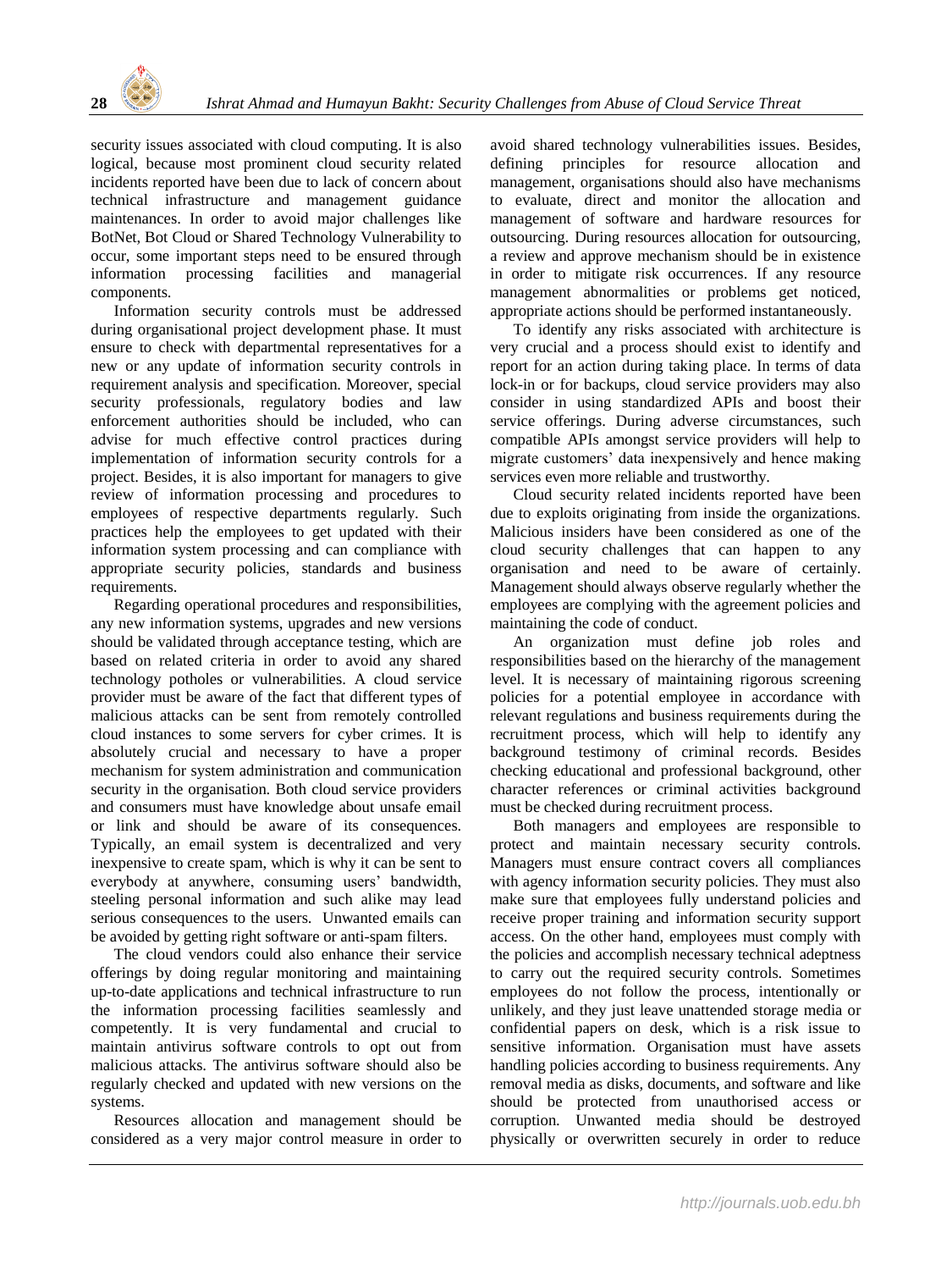security breach incidents. It is also necessary for an organisation to have restricted process to access program source code. Organisations must produce restriction process for installation of software on operational system by unauthorised users. There should be restrictions or limitations to any modifications or alterations of software packages, even by authorised users.

The cloud service providers should maintain a practice of getting feedback from customers. They should enhance their service facilities by understanding customers' needs and respond to any discrepancies without any delay.

Typically, most of the organisations have a strategic planning to determine the requirements for business continuity, disaster recovery and risk assessment during an adverse situation. It is important for all organisations, especially executive level of management, to understand the security incidents that can take place and how business continuity, disaster recovery and risk assessment process can actually help to recover from any adverse circumstances. A business continuity, disaster recovery and risk assessment system can help to identify security incidents, to analyse the impact of the incidents, to generate alarm or to notify the concern person, to update security controls at regular intervals for future references and many more.

Organisations should establish a management channel process to report any observed or suspected security weakness in information system and services. The reporting system should also help to record any adverse incidents like user activity, system admin login, malicious activities, faults, corrections and so on. The system must respond quickly to changing risk and report immediately to concern person by defining what, when, where and how any observation is taking place.

Auditing security controls has a big part to play for verification of operational systems, which should be properly planned and reviewed regularly to minimise business process disruption. An organisation should maintain auditing security controls at regular interval in order to avoid any business disruptions. A process to develop mitigation strategy for each identified risk should exist within the organisation for future references.

It is necessary for both cloud service providers and potential users to carefully consider and evaluate the security posture and all the possible business risks from both sides before actually set off for the mutual agreement. Cloud security posture is feasible only if the appropriate defensive measures are in places. If it is properly planned and deployed, the cloud will bring positive functionalities and economic benefits. The cloud security system must be able to identify any incident or risk that may appear abruptly and take instant initiative to address it. The security measures are suppose to be in place in order to defense any vulnerabilities in the system and hence decreasing the consequences of any attack.

The potential next step is to implement a Detection and Prevention framework with security measures for mitigating and overcoming the security risks and challenges from the threat. The framework must define major security control processes across areas of business strategic plans, network, shared technology and human resources in cloud computing. The control processes must cover security measures for strategic planning for business continuity, disaster recovery and risk assessment. The control processes must also cover registration, resource allocation, asset and employment inventory system, management and universal cloud APIs process. The framework can be embedded into general auditing process of business and organizations for security purposes. The framework must be presented in generic approach so that both technical and non-technical audiences can take advantage of the benefits. The framework should provide recommendation to business policy-makers, cloud service providers, customers and end-users on how to deal with this serious Abuse of cloud services threat.

#### **5. CONCLUSION**

Cloud security mitigation techniques has not reached the level of transparency and hence, the journey of understanding and accepting cloud computing services still remains uncharted for many organizations or individuals. While mitigation techniques for different security issues are actively being researched, however, the study shows that there is still insignificancy in research on Abuse of Cloud Services threat, in particular. The study has provided a constructive introduction to the rising security issues of Abuse of Cloud Services threat along with the potential challenges and risks in a holistic way and has established awareness of BotNet, DDoS, Shared Technology Vulnerabilities and Malicious Insider challenges.

For future reference, a generic detection and prevention framework will be developed with some relevant security measures for each identified challenge discussed in this study. The proposed framework of individual security measures will be global standard and generalized in terms of every layer of cloud service and deployment models. Furthermore, the proposed framework will add to the literature of risks and areas of concern related to Abuse of cloud services threat in cloud computing environment.

#### **REFERENCES**

- [1] Ahmad, H. Bakht, and U. Mohan, "Cloud Computing Threats and Challenges," *J. Comput. Manag. Stud.*, vol. 1, no. 1, 2017
- [2] CSA, "Cloud Security Allainace The Notorious Nine," *Infoworld*, 2013.
- [3] B. S. Al-Attab and H. S. Fadewar, "Security Issues and Challenges in Cloud Computing," *Int. J. Emerg. Sci. Eng.*, vol. 2, no. 7, pp. 22–26, 2014.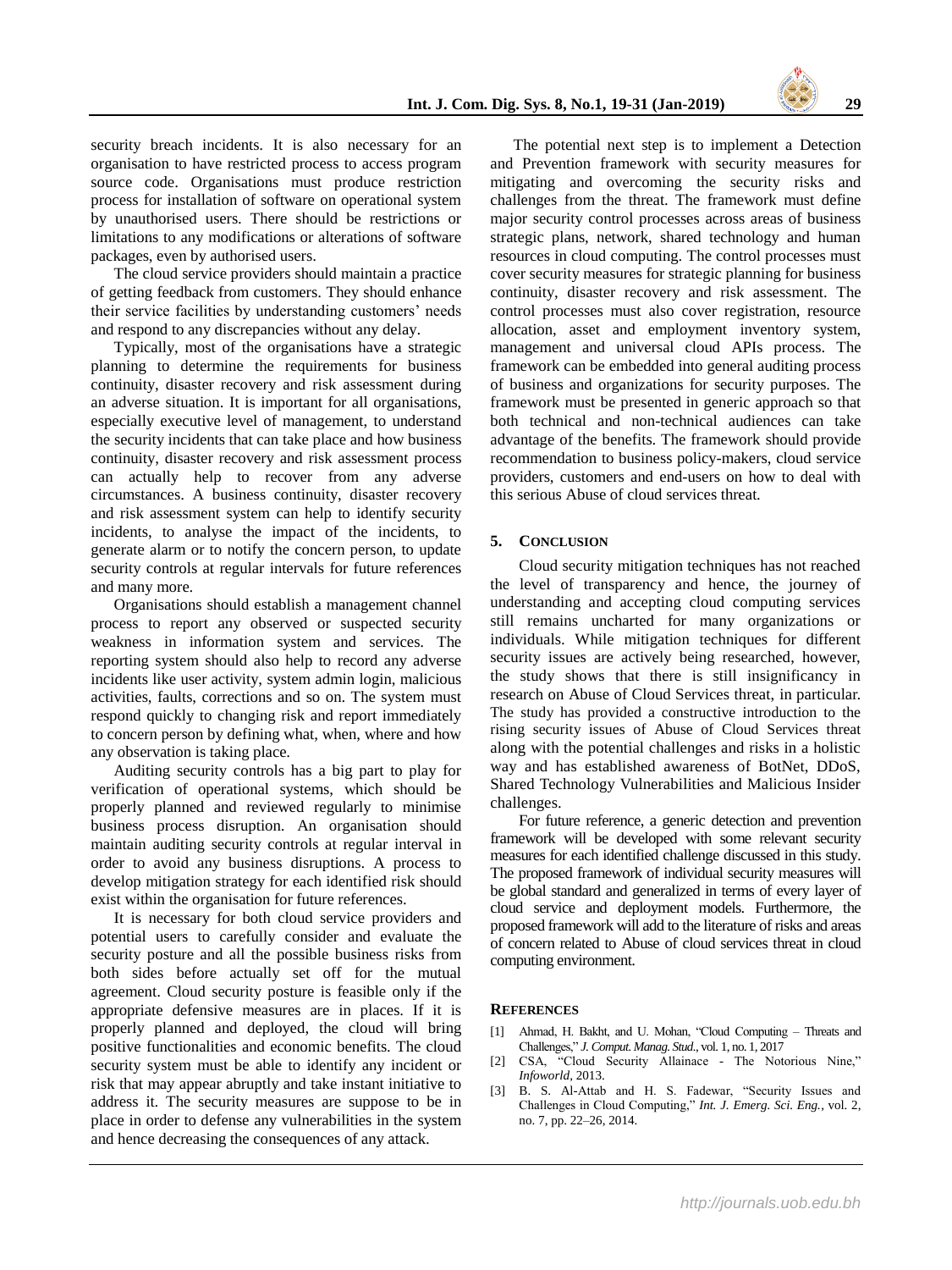

- [4] J. Lindemann, "Towards abuse detection and prevention in IaaS cloud computing," *Proc. - 10th Int. Conf. Availability, Reliab. Secur. ARES 2015*, pp. 211–217, 2015
- [5] A. Aich and A. Sen, "Study on Cloud Security Risk and Remedy," *Int. J. Grid Distrib. Comput.*, vol. 8, no. 2, pp. 155–166, 2015.
- [6] M. A. Hossain and S. Taslima, "A Study on Threatened Risks for Cloud Computing Security- How to Overcome These Risks," *Int. J. Adv. Res. Comput. Sci. Softw. Eng.*, 2016.
- [7] M. M. Rahaman, M. S. Bin Alam, S. Islam, and T. Rahman, "An Effective Cloud Computing With its Security in the Cloud: A Smart Survey," *Int. J. Eng. Sci. Comput.*, vol. 6, no. 6, 2016.
- [8] J. Singh, "Cyber-Attacks in Cloud Computing: A Case Study," *Int. J. Electron. Inf. Eng.*, vol. 1, no. 2, pp. 78–87, 2014.
- [9] S. Kaur and S. Khurmi, "A Review on Security Issues in Cloud Computing," *IJCST Int. J. Comput. Sci. Technol.*, vol. 7, no. 1, 2016.
- [10] V. Ashktorab and S. R. Taghizadeh, "Security Threats and Countermeasure in Cloud Computing," *Int. J. Appl. or Innov. Eng. Manag.*, vol. 1, no. 2, pp. 234–245, 2012.
- [11] T. Kajiyama, "Cloud computing security : how risks and threats are affecting cloud adoption decisions," San Diego State University, 2013.
- [12] S. Mewada, U. Singh and P. Sharma, "Security Enhancement in Cloud Computing." *Int J Sci Res Comput Sci Eng* 1:31–37, 2013.
- [13] K. Lee, "Security Threats in Cloud Computing Environments." *Int J Secur Its Appl* 6:25–32, 2012
- [14] T.-S. Chou, "Security Threats on Cloud Computing Vulnerabilities," *Int. J. Comput. Sci. Inf. Technol.*, vol. 5, no. 3, pp. 79–88, 2013.
- [15] M. Omar, "IntroductiInsider threats: Detecting and controlling malicious insiderson and Background," *Researchgate*, 2015.
- [16] A. Shahzad and A. Litchfield, "Virtualization Technology: Cross-VM Cache Side Channel Attacks make it Vulnerable." *Australas Conf Inf Syst*, 2015
- [17] M. Kazim and S. Y. Zhu, "A survey on top security threats in cloud computing," *Int. J. Adv. Comput. Sci. Appl.*, vol. 6, no. 3, pp. 109–113, 2015.
- [18] J. Szefer and R. B. Lee, "BitDeposit: Deterring Attacks and Abuses of Cloud Computing Services Through Economic Measures," *IEEE*, no. May, 2013.
- [19] K. Clark, M. Warnier, and F. M. T. Brazier, "BOTCLOUDS The Future of Cloud-based Botnets?," *NLnet Foundation*, 2011.
- [20] H. Badis, G. Doyen, and R. Khatoun, "A Collaborative Approach for a Source based Detection of Botclouds," 2014.
- [21] M. Anderson, "Black Hat 2014: How to Hack the Cloud to Mine Crypto Currency." *IEEE Spectre*, 2014
- [22] Y. A. Hamza and M. D. Omar, "Cloud Computing Security: Abuse and Nefarious Use of Cloud Computing," *Int. J. Comput. Eng. Res.*, vol. 3, no. 6, pp. 22–27, 2013.
- [23] M. M. Alani, "Securing the Cloud: Threats, Attacks and Mitigation Techniques," *J. Adv. Comput. Sci. Technol.*, vol. 3, no. 2, pp. 202–213, 2014.
- [24] A. Dutta, G. C. A. Peng, and A. Choudhary, "Risks in Enterprise Cloud Computing: The Perspective of IT Experts," *J. Comput. Inf. Syst.*, 2013.
- [25] E. Cooke, F. Jahanian, and D. Mcpherson, "The Zombie Roundup: Understanding, Detecting, and Disrupting Botnets," 2005.
- [26] J. Riordan, D. Zamboni, and Y. Duponchel, "Billy Goat, an Accurate Worm-Detection System," 2005
- [27] D. Barroso, *Botnets - The Silent Threat*, vol. 15, no. 3. 2007.
- [28] Y. Pa, S. Suzuki, K. Yoshioka, T. Matsumoto, T. Kasama and C. Rossow, "IoTPOT: Analysing the Rise of IoT Compromises.", *In: WOOT'15 Proceedings of the 9th USENIX Conference on Offensive Technologies*, 2015
- [29] Z. Xiao and Y. Xiao, "Security and Privacy in Cloud Computing," *IEEE Commun. Surv. Tutorials*, vol. 15, no. 2, pp. 843–859, Jan. 2012.
- [30] T. Karnwal, S. Thandapanii, and A. Gnanasekaran, "A Filter Tree Approach to Protect Cloud Computing against XML DDoS and HTTP DDoS Attack," Springer, Berlin, Heidelberg, 2013, pp. 459–469.
- [31] H. Aljahdali, A. Albatli, P. Garraghan, P. Townend, L. Lau, and J. Xu, "Multi-Tenancy in Cloud Computing," in *IEEE 8th International Symposium on Service Oriented System Engineering (SOSE)*, 2014, pp. 344–351.
- [32] M. Ismail, A. Aborujilah, S. Musa and A. Shahzad A, "Detecting flooding based DoS attack in cloud computing environment using covariance matrix approach." *In: Proceedings of the 7th International Conference on Ubiquitous Information Management and Communication - ICUIMC '13. ACM Press, New York, New York, USA, pp 1–6,* 2013
- [33] H. Liu, "A new form of DoS Attack in a Cloud and its Avoidance Mechanism." *ACM Computer Network*, 2010
- [34] H. Bedi and S. Shiva, "Securing Cloud Infrastructure Against Co-Resident DoS Attacks Using Game Theoretic Defense Mechanisms." *ICACCI*, 2012
- [35] S. Yu, *Distributed Denial of Service Attack and Defence*. 2013.
- [36] V. Chouhan and S. Peddoju, "Hierarchical Storage Technique for Maintaining Hop-Count to Prevent DDoS Attack in Cloud Computing." *In: Proceedings of International Conference on Advances in Computing.* Springer, New Delhi, pp 511–518, 2013
- [37] L. Yang, T. Zhang, J. Song, J. Wang and P. Chen, "Defense of DDoS attack for cloud computing.", *In: 2012 IEEE International Conference on Computer Science and Automation Engineering (CSAE)*. IEEE, pp 626–629, 2012
- [38] J. Mirkovic and P. Reiher, "D-WARD: A Source-End Defense Against Flooding Denial-of-Service Attacks.", *IEEE Trans Dependable Security Computing* 2:216–232, 2005
- [39] T. Mather, S. Kumaraswamy, and S. Latif, *Cloud Security and Privacy An Enterprise Perspective on Risks and Complaince*. O'Reilly, 2009.
- [40] N. Gonzalez, C. Miers, F. Redígolo, M. Simplício, T. Carvalho, M. Näslund, and M. Pourzandi, "A quantitative analysis of current security concerns and solutions for cloud computing," *J. Cloud Comput. Adv. Syst. Appl.*, vol. 1, no. 1, p. 11, 2012.
- [41] F. Lombardi and R. Pietro, "Secure virtualization for cloud computing." *Journal of Network Computing Application.* doi: 10.1016/j.jnca.2010.06.008, 2010
- [42] K. Hashizume, "A reference architecture for cloud computing and its security applications," Florida Atlantic University, 2013.
- [43] S. Subashini and V. Kavitha, "A survey on security issues in service models of cloud," *J. Netw. Comput. Appl.*, 2011.
- [44] C. Tan, Y. Xia, H. Chen H and B. Zang B, "TinyChecker: Transparent Protection of VMs against Hypervisor Failures with Nested Virtualization.", I*n: Dependable Systems and Networks Workshops (DSN-W), 2012 IEEE/IFIP 42nd International Conference*, 2012
- [45] D. Gonzales, J. Kaplan, E. Saltzman, Z. Winkelman and D. Woods, "Cloud-Trust—a Security Assessment Model for Infrastructure as a Service (IaaS) Clouds.", *IEEE Trans Cloud*  Computing 5:523–536 . doi: 10.1109/TCC.2015.2415794, 2017
- [46] Donadio, "Virtual Intrusion Detection Systems in the Cloud," *Wiley Online Libr.*, vol. 17, no. 3, pp. 113–128, 2012.
- [47] D. J. Dean, H. Nguyen, and X. Gu, "UBL: Unsupervised Behavior Learning for Predicting Performance Anomalies in Virtualized Cloud Systems," 2012.
- [48] J. François, I. Aib, and R. Boutaba, "FireCol: A Collaborative Protection Network for the Detection of Flooding DDoS Attacks," *IEEE*, 2012.
- [49] L. Qian, Z. Luo, Y. Du, and L. Guo, "Cloud Computing: An Overview," *Springer*, pp. 626–631, 2009.
- [50] D. Androcec, N. Vrcek, and J. Seva, "Cloud Computing Ontologies : A Systematic Review," in *MOPAS The Third International Conference on Models and Ontology-based Design of Protocols, Architectures and Services*, 2012, no. c, pp. 9–14.